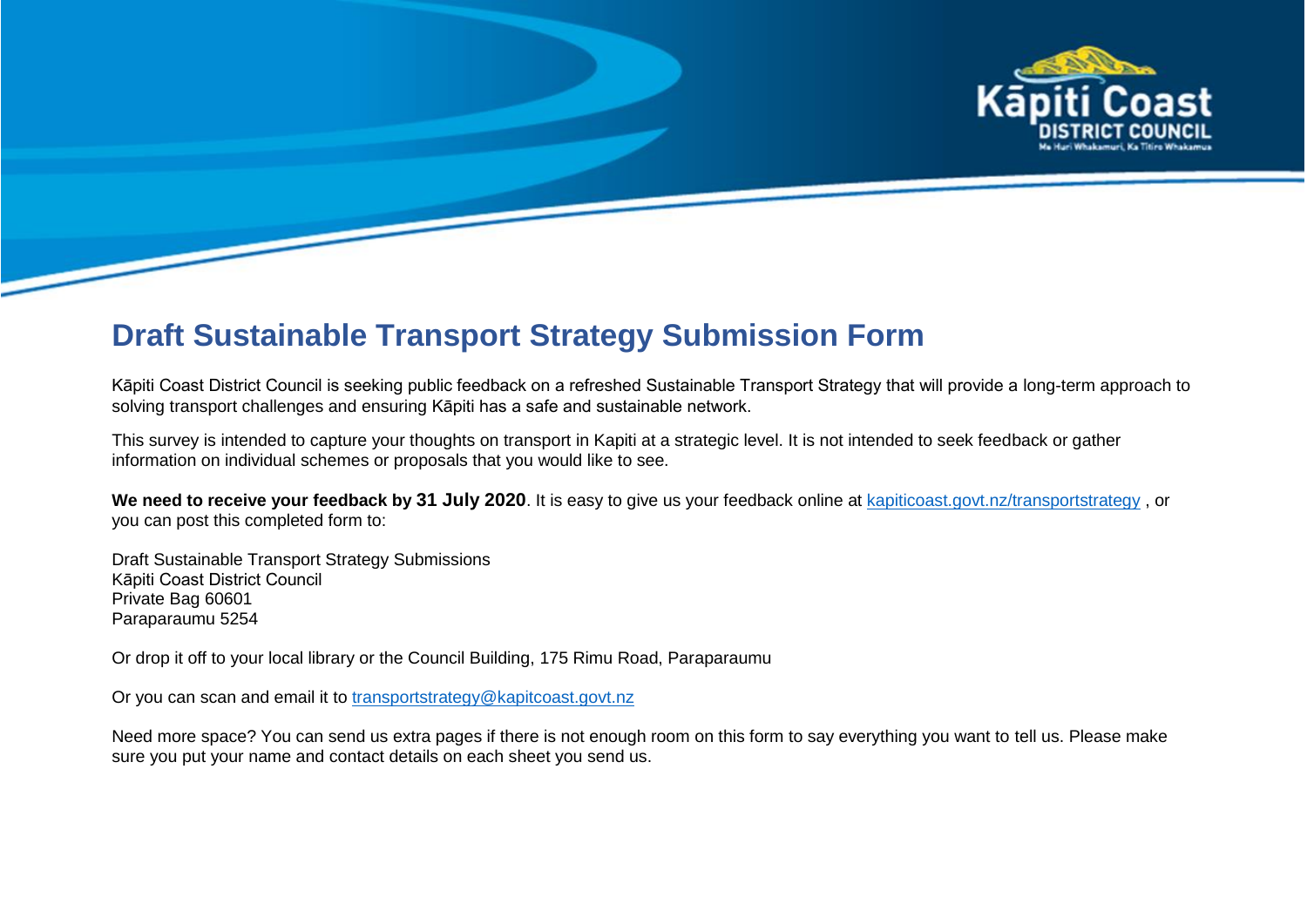# **Your Feedback**

1. 11 transport challenges have been identified in the draft sustainable transport strategy. These are set out in the table below. Please indicate your view by checking only ONE blue box in each of the challenges, and note your reasons.

# Key Challenges

| <b>Challenge</b>                                                                                                                                                                                                                                                                                | <b>Strongly</b> | Agree | Neutral | <b>Disagree</b> | Strongly<br>disagree | <b>Reasons</b> |
|-------------------------------------------------------------------------------------------------------------------------------------------------------------------------------------------------------------------------------------------------------------------------------------------------|-----------------|-------|---------|-----------------|----------------------|----------------|
| <b>Growth</b><br>Growth is exacerbating existing<br>transport challenges.                                                                                                                                                                                                                       | agree           |       |         |                 |                      |                |
| A network under pressure<br>Poor connectivity is impacting on:<br>congestion and reliability,<br>particularly on east west arterial<br>routes;<br>access to goods, services and<br>recreational facilities;<br>mode choice; and<br>economic viability and<br>amenity due to parking<br>problems |                 |       |         |                 |                      |                |
| Service provision / lack of access<br>Affects peoples' ability to<br>choose how they travel; and<br>Limits access to essential<br>social, economic and service<br>facilities.                                                                                                                   |                 |       |         |                 |                      |                |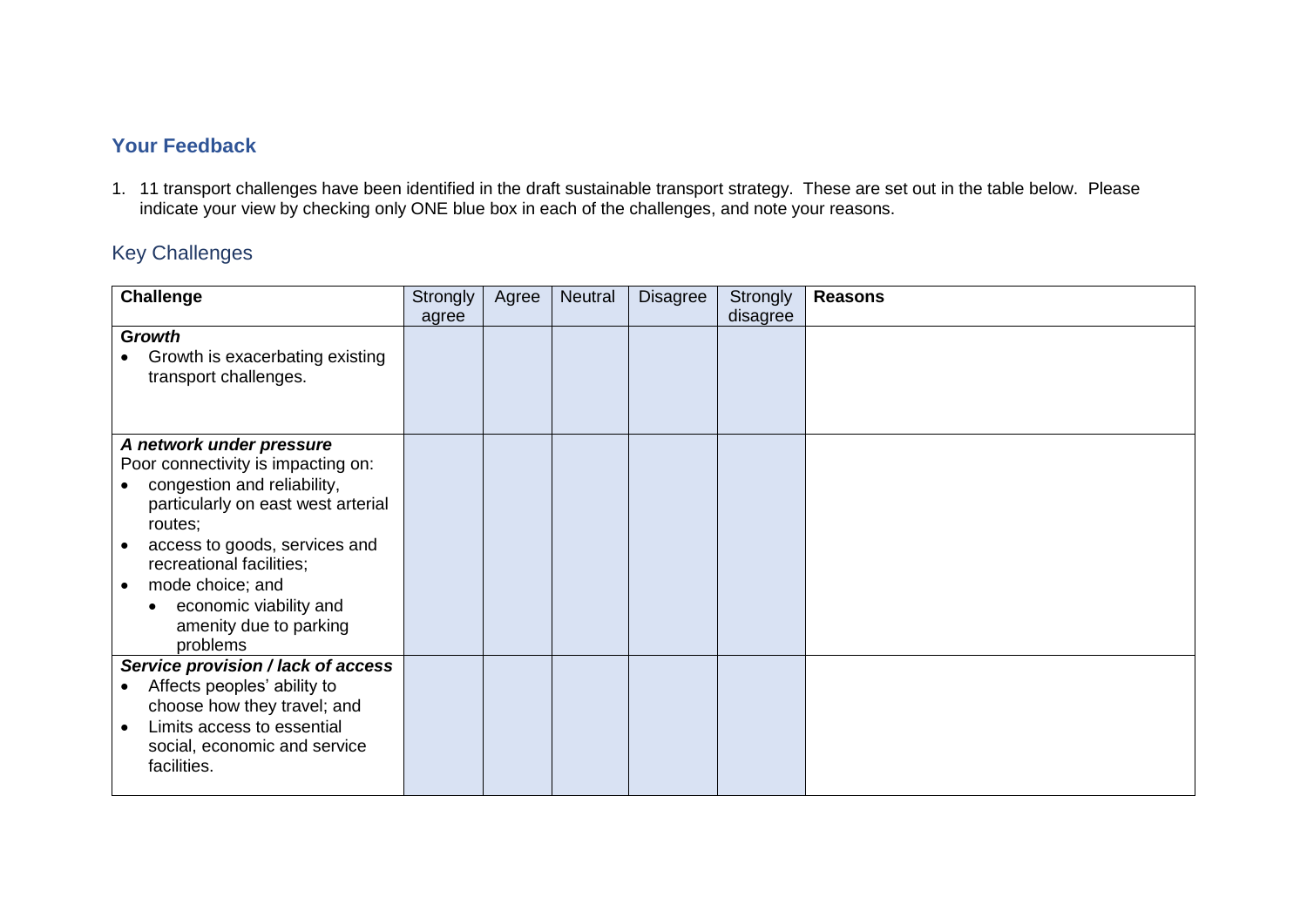| <b>Reliance on the Private Car</b>         |  |  |  |
|--------------------------------------------|--|--|--|
| Increases pressure on the                  |  |  |  |
| roading network                            |  |  |  |
| <b>Demographic Change</b>                  |  |  |  |
| Increasing number of members               |  |  |  |
| of the community reliant on                |  |  |  |
| public transport                           |  |  |  |
| Numbers of vulnerable road                 |  |  |  |
| users are increasing                       |  |  |  |
| <b>Safety</b>                              |  |  |  |
| • Safety statistics are worsening;         |  |  |  |
|                                            |  |  |  |
| <b>Need to Improve Resilience</b>          |  |  |  |
| Ensure access to essential                 |  |  |  |
| services after a disruptive or             |  |  |  |
| major event;                               |  |  |  |
| Kāpiti's transport network is<br>$\bullet$ |  |  |  |
| vulnerable to climate change,              |  |  |  |
| sea level rise and natural events          |  |  |  |
| such as land-slides and                    |  |  |  |
| earthquakes;                               |  |  |  |
| <b>Climate Change</b>                      |  |  |  |
| Transport is a significant                 |  |  |  |
| contributor to greenhouse                  |  |  |  |
| gases;                                     |  |  |  |
| Climate change is exacerbating             |  |  |  |
| existing problems which affect             |  |  |  |
| the transport network including:           |  |  |  |
| increased flooding and<br>$\circ$          |  |  |  |
| ground water;                              |  |  |  |
| greater storm intensity;<br>$\circ$        |  |  |  |
| sea level rise and<br>$\Omega$             |  |  |  |
| coastal erosion;                           |  |  |  |
| warmer temperatures.                       |  |  |  |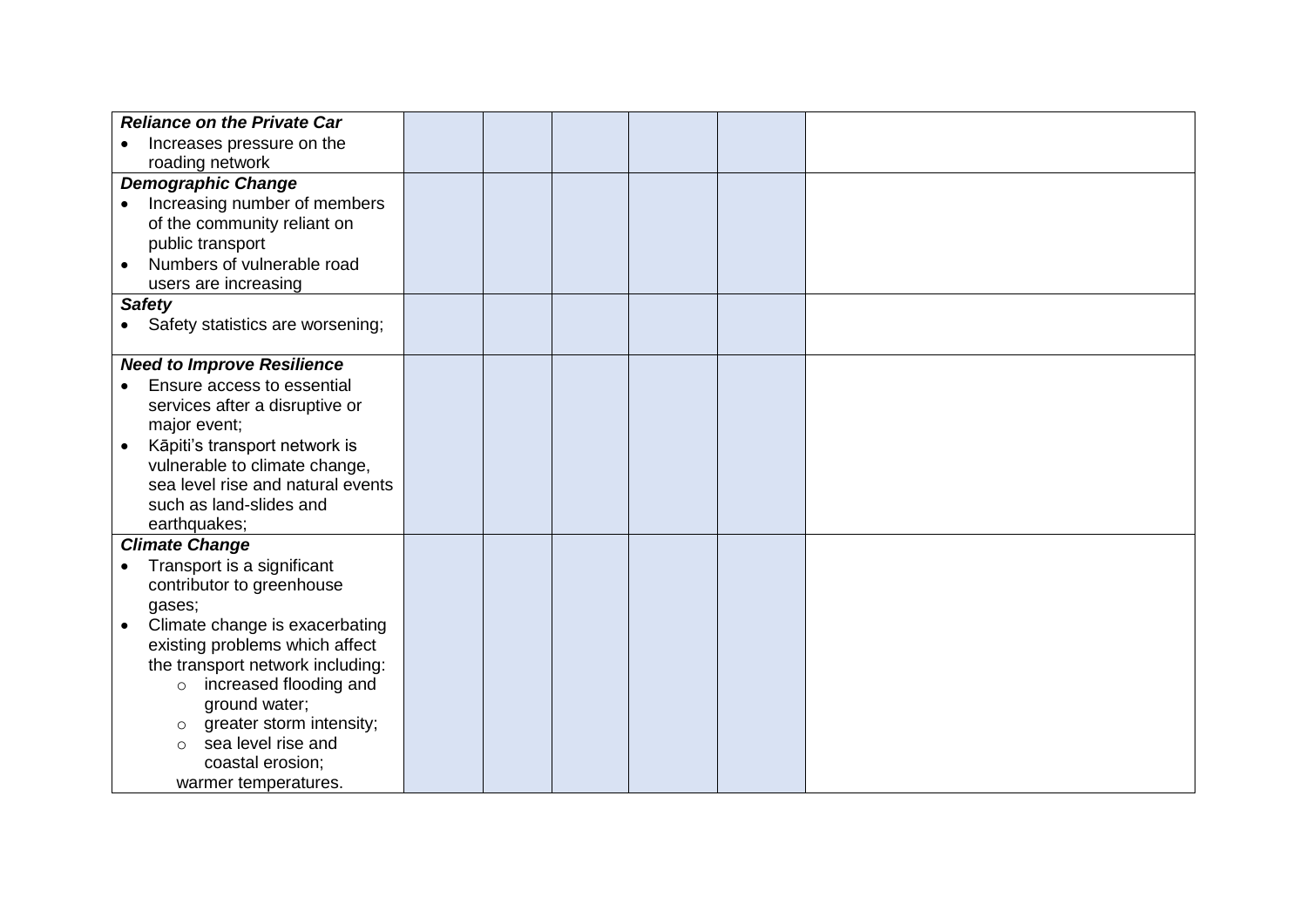| <b>Environmental Impacts</b>        |  |  |  |
|-------------------------------------|--|--|--|
| Impacts of transport                |  |  |  |
| infrastructure on biodiversity, air |  |  |  |
| and water quality, soil, ecology    |  |  |  |
| and biodiversity                    |  |  |  |
| <b>Amenity</b>                      |  |  |  |
| Lack of quality town centre         |  |  |  |
| design is resulting in a lost       |  |  |  |
| opportunity to catalyse growth      |  |  |  |
| and encourage mode shift, and       |  |  |  |
| Lack of main streets is resulting   |  |  |  |
| in economic and retail activity     |  |  |  |
| occurring outside the region or     |  |  |  |
| district, and increasing the need   |  |  |  |
| to travel.                          |  |  |  |
| <b>Affordability</b>                |  |  |  |
| Pressure on rates and funding.      |  |  |  |
|                                     |  |  |  |

# 2. Are there any transport challenges not identified that you consider should be included in the Strategy?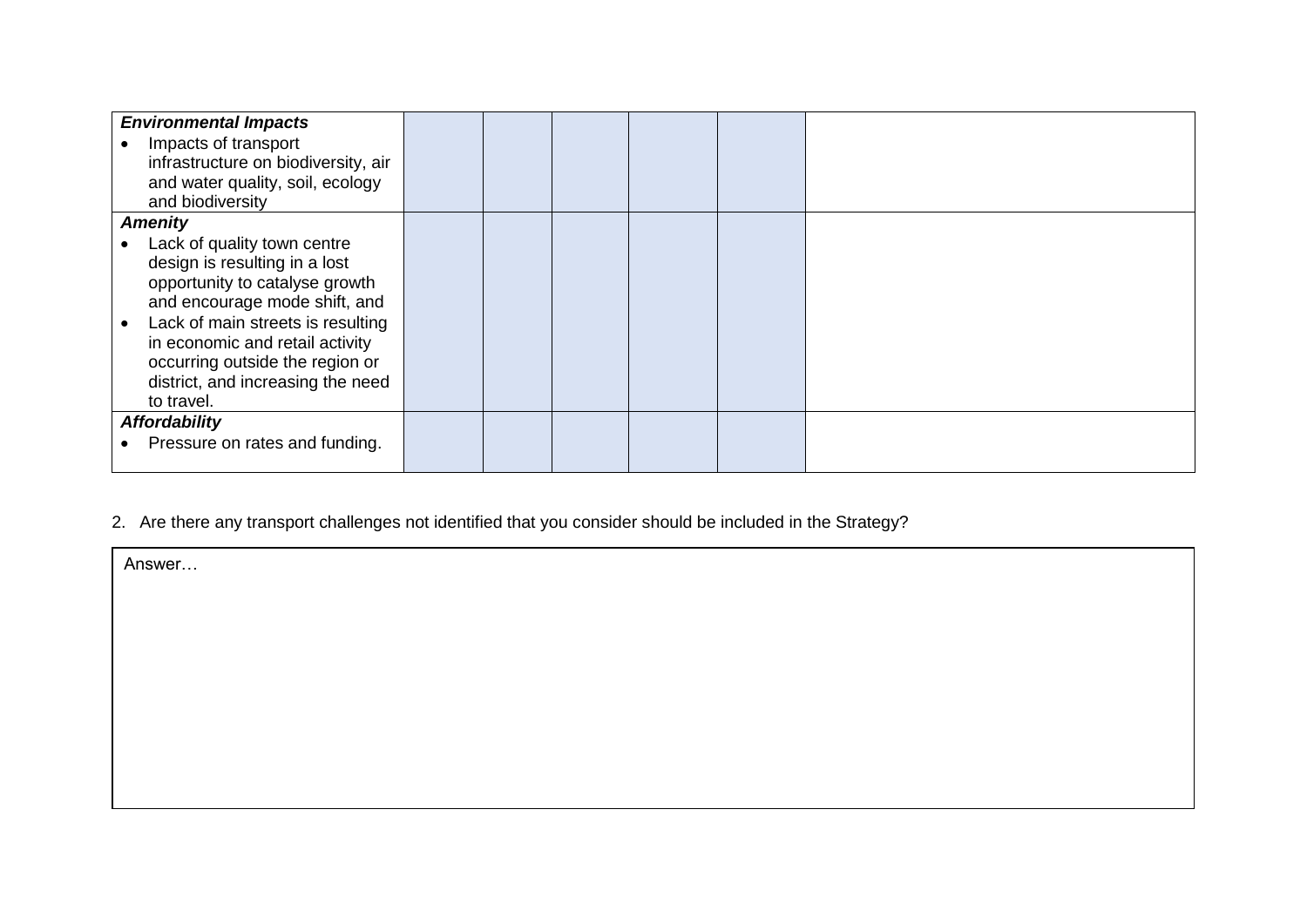### **Outcomes**

3. Seven potential outcome statements have been identified in the draft sustainable transport strategy. These are set out in the table below. Please indicate your view by checking only ONE blue box in each of the outcomes, and note your reasons.

| <b>Outcome</b>                        | Strongly | Agree | <b>Neutral</b> | <b>Disagree</b> | Strongly | <b>Reasons</b> |
|---------------------------------------|----------|-------|----------------|-----------------|----------|----------------|
|                                       | agree    |       |                |                 | disagree |                |
| <b>Improved Access, Connectivity</b>  |          |       |                |                 |          |                |
| and Integration                       |          |       |                |                 |          |                |
| Communities will benefit from the     |          |       |                |                 |          |                |
| widest possible choice for transport  |          |       |                |                 |          |                |
| to key services and centres.          |          |       |                |                 |          |                |
| <b>Safe and Resilient Communities</b> |          |       |                |                 |          |                |
| Adopting a vision zero and safer      |          |       |                |                 |          |                |
| systems approach, building in         |          |       |                |                 |          |                |
| resilience, and working quickly to    |          |       |                |                 |          |                |
| restore essential access after an     |          |       |                |                 |          |                |
| event                                 |          |       |                |                 |          |                |
| <b>Supporting a Vibrant and</b>       |          |       |                |                 |          |                |
| <b>Thriving District</b>              |          |       |                |                 |          |                |
| Town centres and businesses are       |          |       |                |                 |          |                |
| supported by the transport network    |          |       |                |                 |          |                |
| <b>Climate Change</b>                 |          |       |                |                 |          |                |
| Decision making and the transport     |          |       |                |                 |          |                |
| network reflects the need to          |          |       |                |                 |          |                |
| address climate change.               |          |       |                |                 |          |                |
| <b>The Environment</b>                |          |       |                |                 |          |                |
| Decision making will ensure the       |          |       |                |                 |          |                |
| environmental effects of              |          |       |                |                 |          |                |
| infrastructure development are        |          |       |                |                 |          |                |
| avoided, remedied or mitigated.       |          |       |                |                 |          |                |
|                                       |          |       |                |                 |          |                |
|                                       |          |       |                |                 |          |                |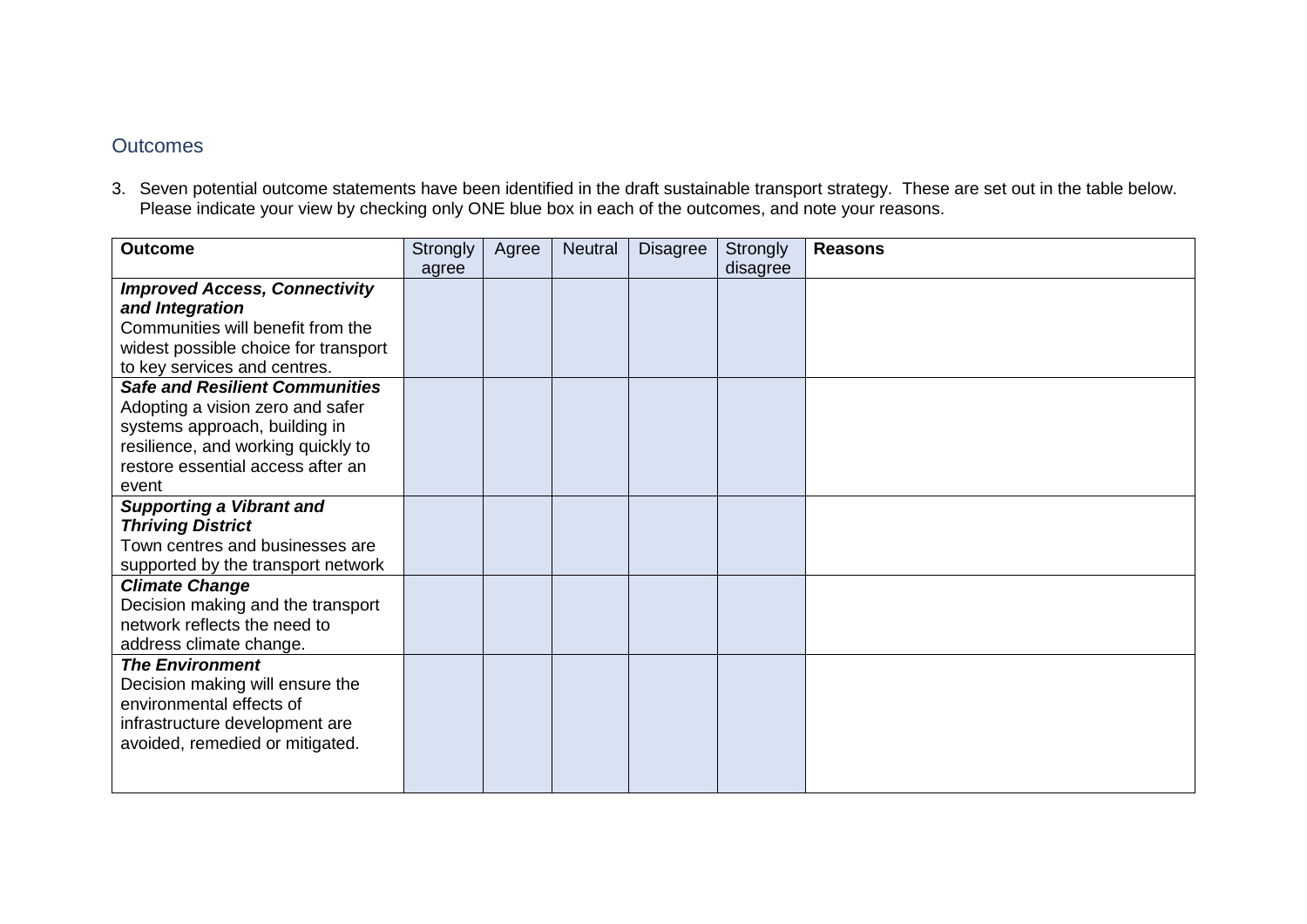| <b>Amenity Enhancements</b>       |  |  |  |
|-----------------------------------|--|--|--|
| The design of the network creates |  |  |  |
| coherent, safe, high quality and  |  |  |  |
| attractive places                 |  |  |  |
| <b>Affordability</b>              |  |  |  |
| Investments decisions will ensure |  |  |  |
| value for money, and more         |  |  |  |
| affordable travel for all users.  |  |  |  |

4. Are there any outcomes not identified that you consider should be included in the Strategy?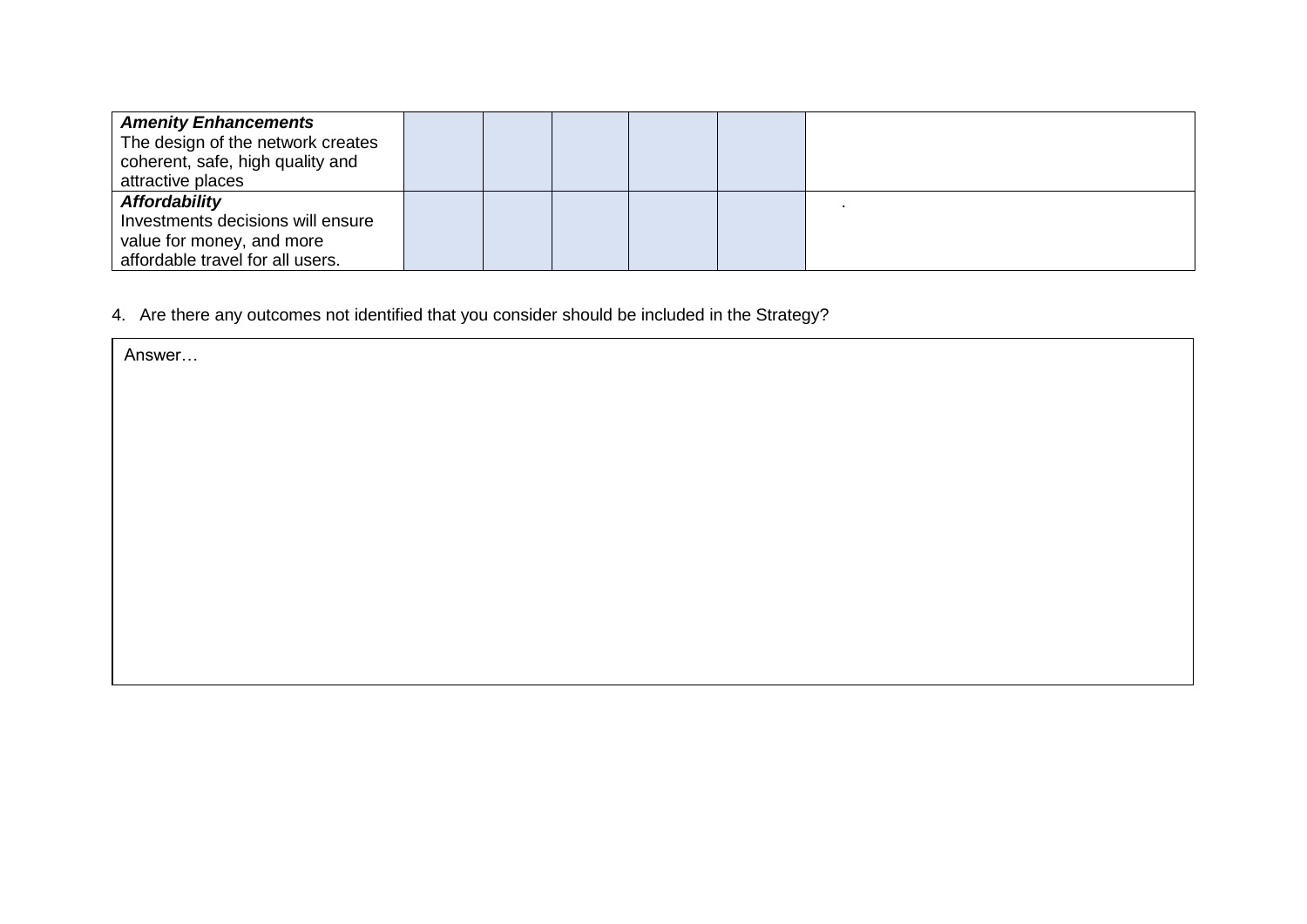## Vision

5. Set out in the table below is the proposed vision for the Draft Sustainable Transport Strategy. Please indicate the extent to which you agree with this vision by checking only ONE blue box, and note your reasons.

|                                    | Strongly | Agree | <b>Neutral</b> | <b>Disagree</b> | Strongly | <b>Reasons</b> |
|------------------------------------|----------|-------|----------------|-----------------|----------|----------------|
|                                    | agree    |       |                |                 | disagree |                |
| <b>Vision</b>                      |          |       |                |                 |          |                |
| The proposed vision for the        |          |       |                |                 |          |                |
| Sustainable Transport Strategy is: |          |       |                |                 |          |                |
| To achieve an attractive, well     |          |       |                |                 |          |                |
| connected, responsive, safe, and   |          |       |                |                 |          |                |
| environmentally friendly transport |          |       |                |                 |          |                |
| system that enables mode choice.   |          |       |                |                 |          |                |
|                                    |          |       |                |                 |          |                |

6. Do you have alternative wording you would like to see in the vision?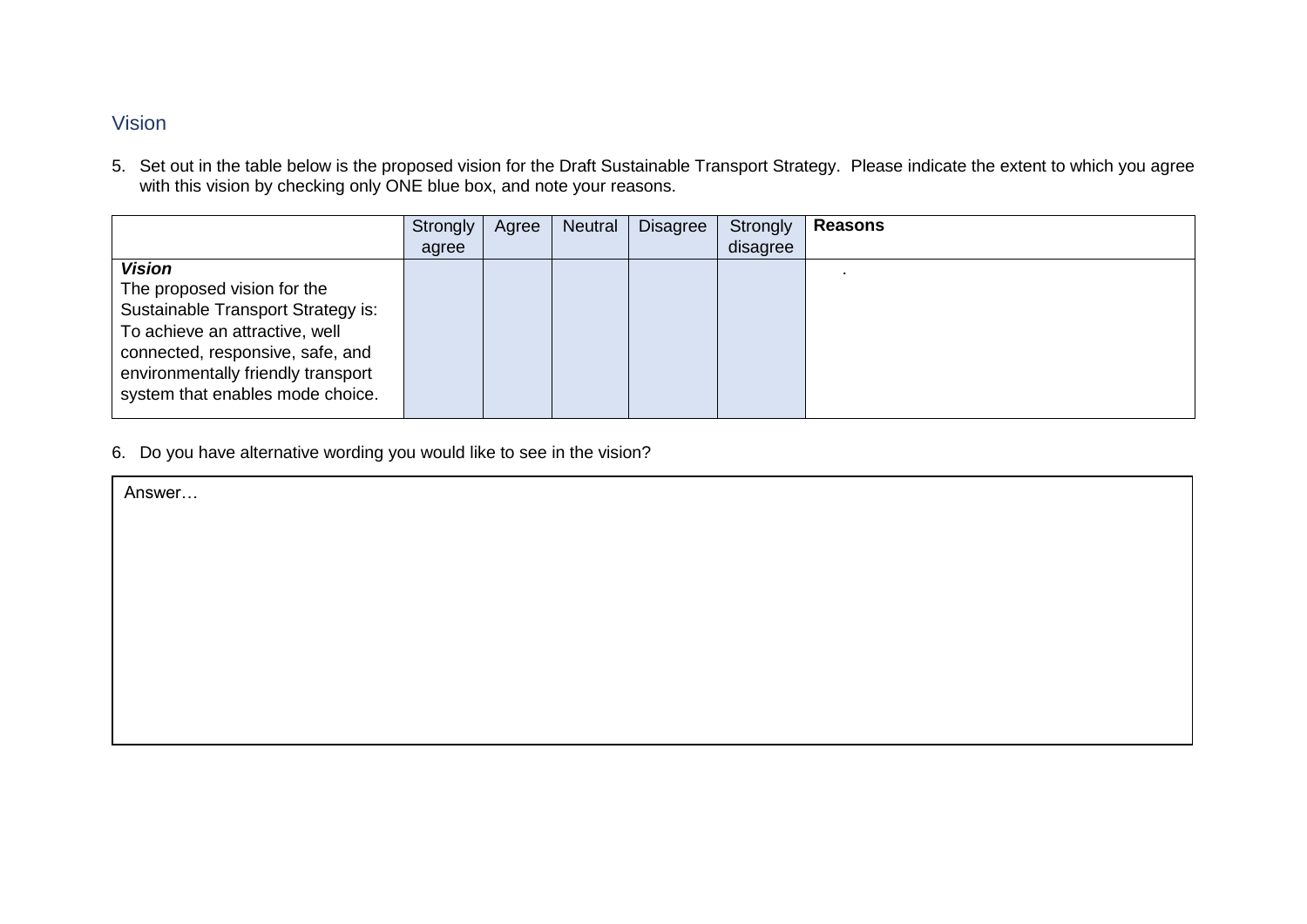### Focus Areas

7. The draft sustainable transport strategy identifies 8 focus area. These are set out in the table below. Please indicate your view by checking only ONE blue box in each of the focus areas and note your reasons.

| <b>Focus areas</b>                    | <b>Strongly</b> | Agree | <b>Neutral</b> | <b>Disagree</b> | Strongly | <b>Reasons</b> |
|---------------------------------------|-----------------|-------|----------------|-----------------|----------|----------------|
|                                       | agree           |       |                |                 | disagree |                |
| <b>The Transport Network</b>          |                 |       |                |                 |          |                |
| Enhance community                     |                 |       |                |                 |          |                |
| connectedness through                 |                 |       |                |                 |          |                |
| improved access and                   |                 |       |                |                 |          |                |
| connectivity for all modes, town      |                 |       |                |                 |          |                |
| centre improvements, high level       |                 |       |                |                 |          |                |
| of maintenance, working with          |                 |       |                |                 |          |                |
| partners and the development of       |                 |       |                |                 |          |                |
| walking, cycling and public           |                 |       |                |                 |          |                |
| transport networks.                   |                 |       |                |                 |          |                |
| <b>Integrating Transport and Land</b> |                 |       |                |                 |          |                |
| Use                                   |                 |       |                |                 |          |                |
| Infrastructure supports growth.       |                 |       |                |                 |          |                |
| Development and transport             |                 |       |                |                 |          |                |
| strategies, are integrated,           |                 |       |                |                 |          |                |
| ensuring new development              |                 |       |                |                 |          |                |
| effectively connects into the         |                 |       |                |                 |          |                |
| existing transport network.           |                 |       |                |                 |          |                |
| <b>Safety</b>                         |                 |       |                |                 |          |                |
| No loss of life is acceptable,        |                 |       |                |                 |          |                |
| safety is critical in decision        |                 |       |                |                 |          |                |
| making, and transport network         |                 |       |                |                 |          |                |
| development.                          |                 |       |                |                 |          |                |
|                                       |                 |       |                |                 |          |                |
|                                       |                 |       |                |                 |          |                |
|                                       |                 |       |                |                 |          |                |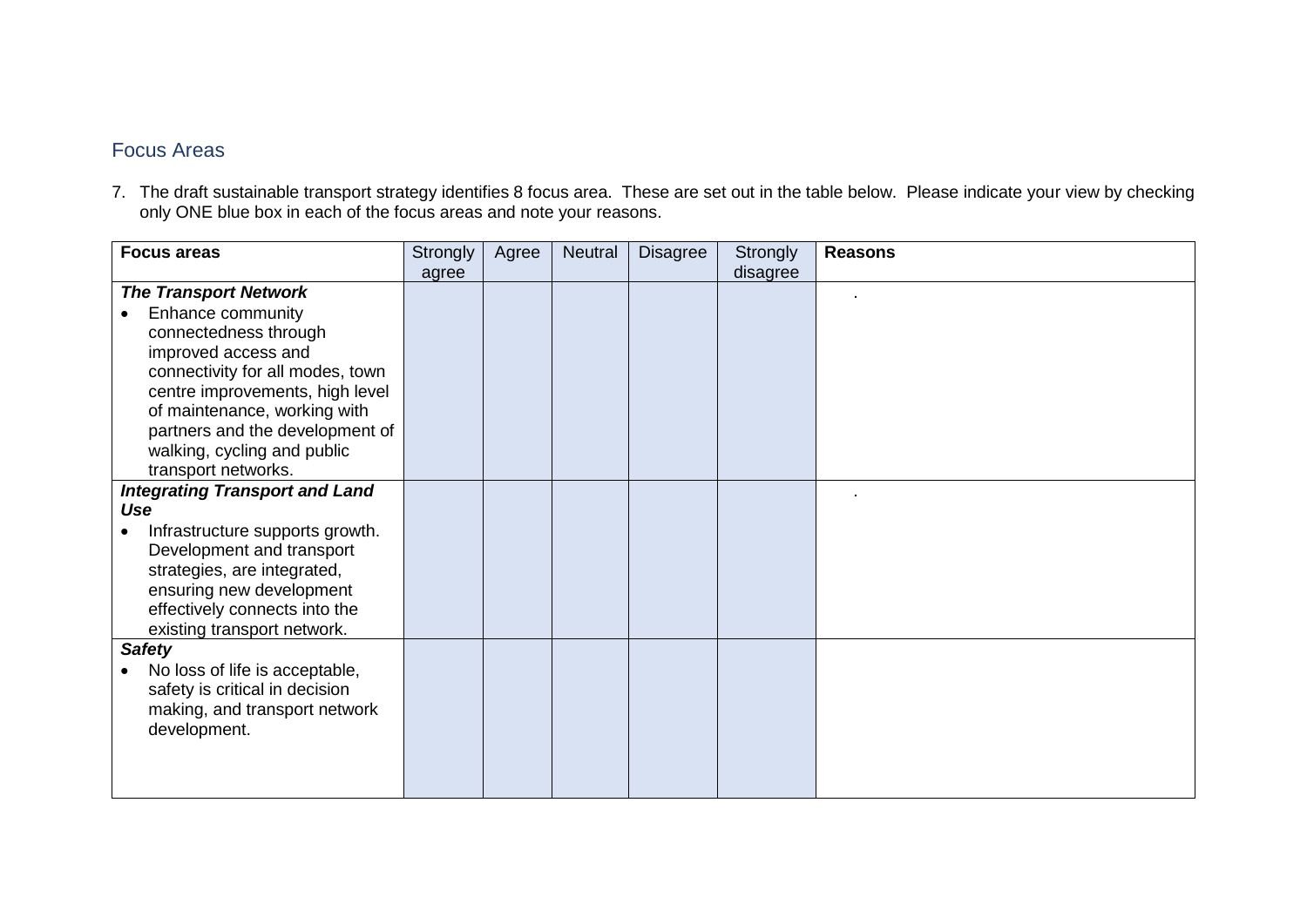| <b>Resilience</b>                 |  |  |  |
|-----------------------------------|--|--|--|
| Prioritise projects and standards |  |  |  |
| that reduce exposure to risk and  |  |  |  |
| support a speedy recovery after   |  |  |  |
| an event.                         |  |  |  |
| <b>Climate Change</b>             |  |  |  |
| Leverage new technology and       |  |  |  |
| Implement measures that           |  |  |  |
| encourage mode shift, advocate    |  |  |  |
| for more environmentally          |  |  |  |
| friendly fuel types, support      |  |  |  |
| education.                        |  |  |  |
| <b>The Environment</b>            |  |  |  |
| Ensure that the environment is    |  |  |  |
| given appropriate consideration   |  |  |  |
| and ensure all modes are          |  |  |  |
| considered when deciding on       |  |  |  |
| transport projects.               |  |  |  |
| <b>Amenity</b>                    |  |  |  |
| Good design and amenity will      |  |  |  |
| be taken into account in scheme   |  |  |  |
| design, and is maintained.        |  |  |  |
| <b>Affordability</b>              |  |  |  |
| Best use made of the existing     |  |  |  |
| network, funding sources and      |  |  |  |
| partnerships are leveraged to     |  |  |  |
| minimise costs, and               |  |  |  |
| development managed to            |  |  |  |
| provide an appropriate level of   |  |  |  |
| infrastructure.                   |  |  |  |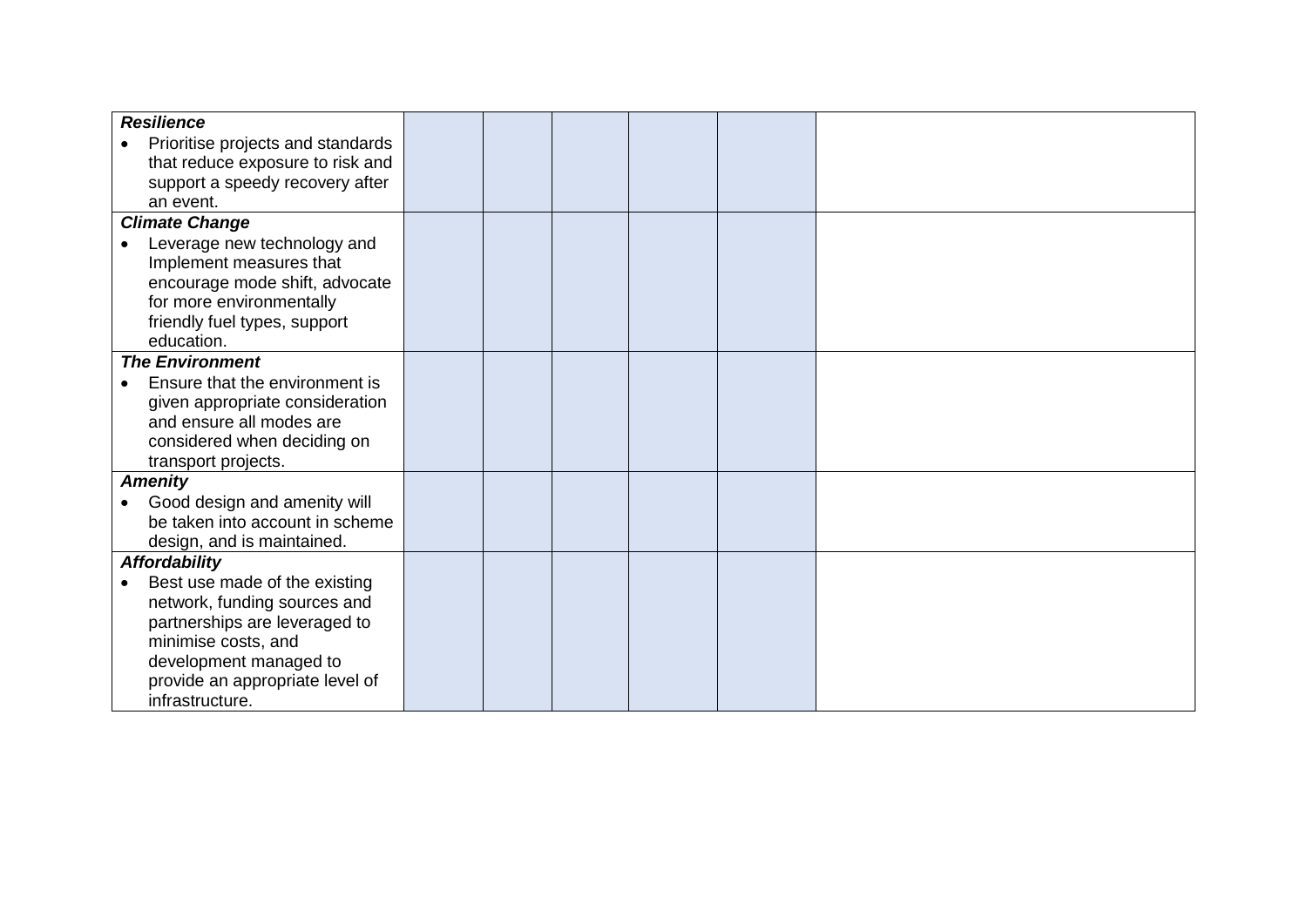Q7 – Are there any focus areas not identified that you consider should be included in the Strategy?

Answer…

# General questions

Q8 – What do you consider are the barriers to using alternative modes to the private car?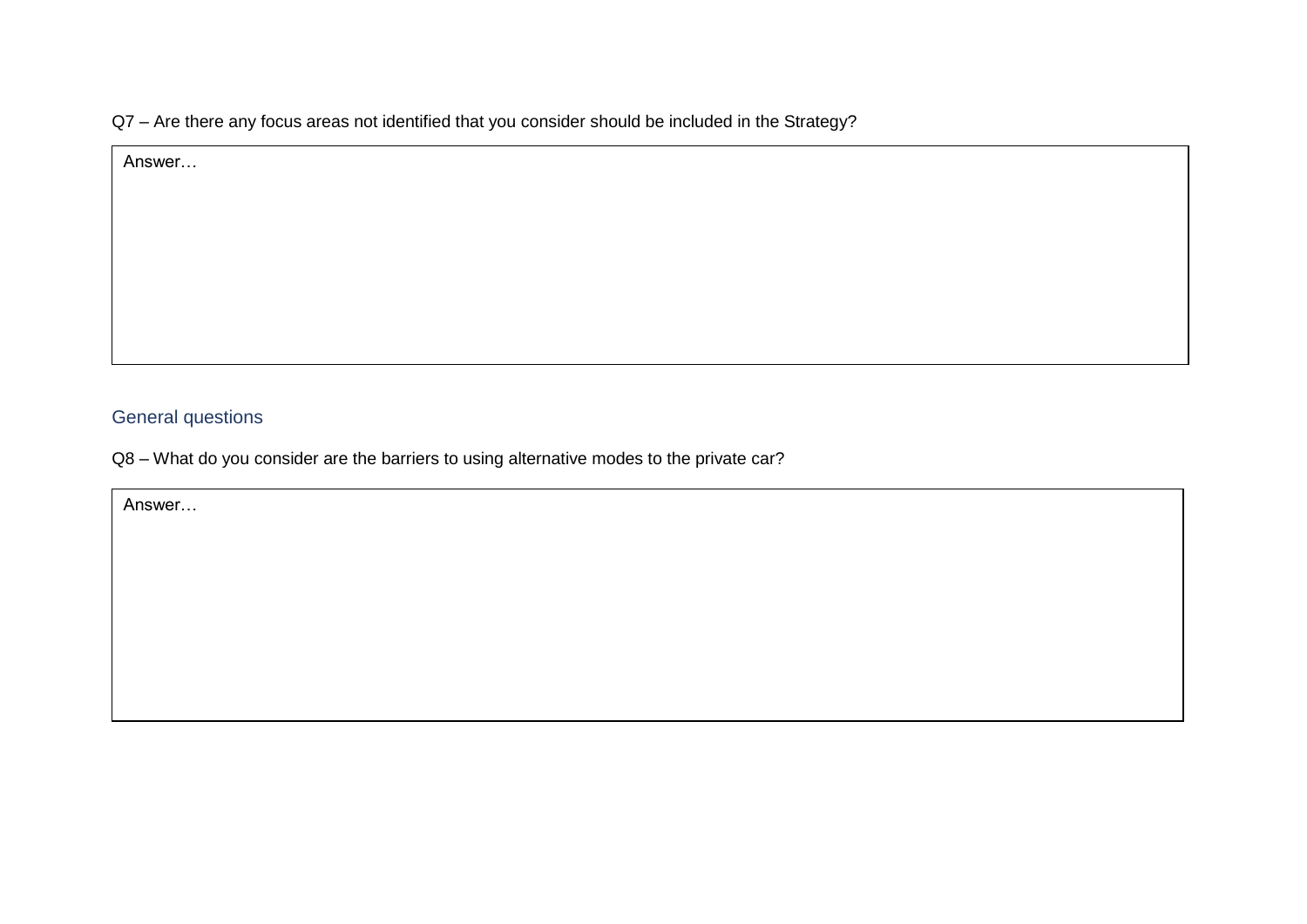Q9 – What would a good transport system look like to you?

Answer…

Q10 - Are there any other comments you want to make about the proposed transport strategy?